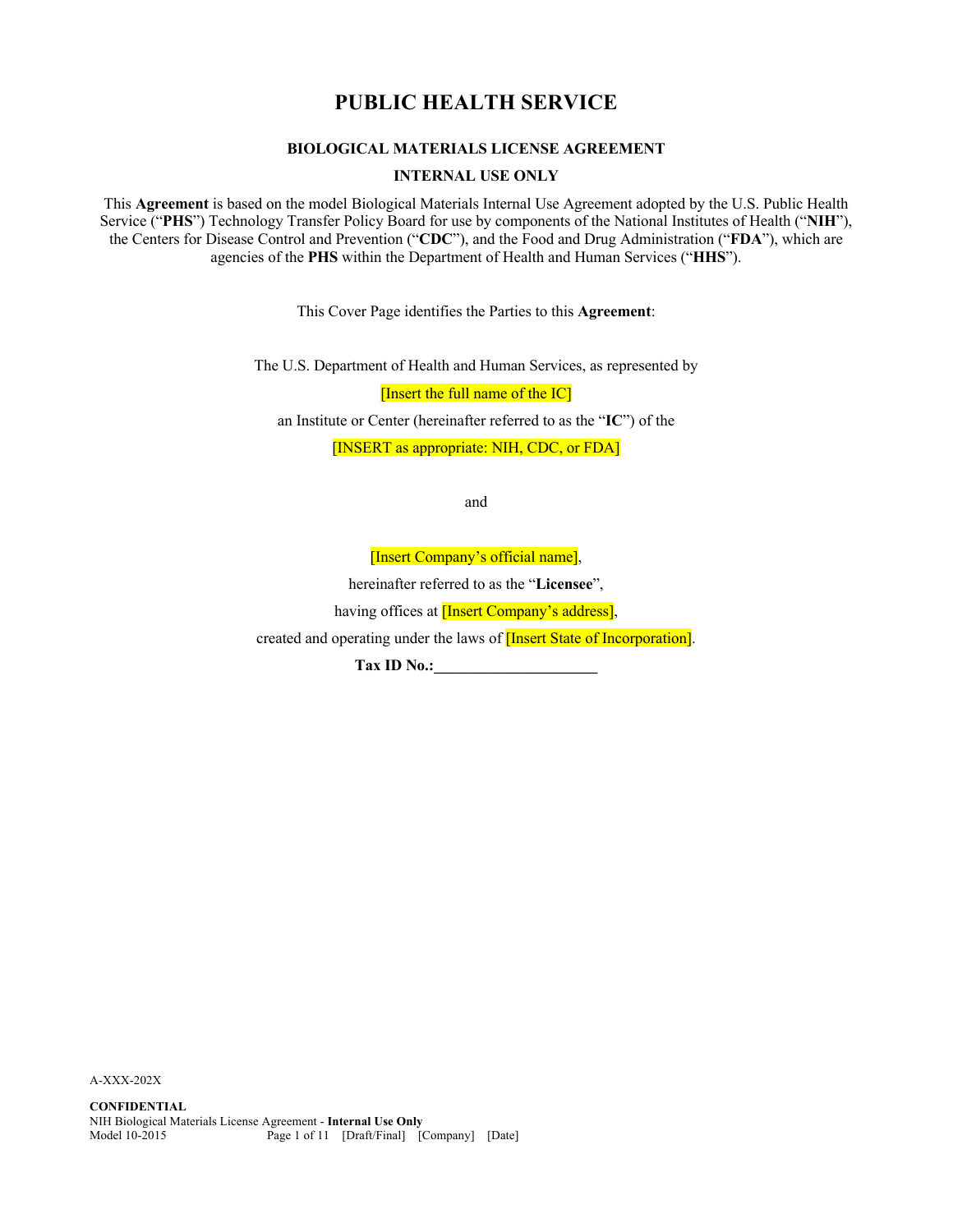#### 1. Definitions:

- (a) "**Government**" means the government of the United States of America.
- (b) "**Materials**" means the following biological materials including all progeny, subclones, and unmodified derivatives thereof:

|              |                                    | as                 |
|--------------|------------------------------------|--------------------|
| described in | and developed in the laboratory of | at the <b>IC</b> . |

(c) "**Licensed Products**" means \_\_\_\_\_\_\_\_\_\_\_\_\_\_\_\_\_\_\_\_\_\_\_\_.

- 2. The **Licensee** desires to obtain a license from the **IC** to use the **Materials** provided under this **Agreement** in its commercial research or product development and marketing activities. The **Licensee** represents that it has the facilities, personnel, and expertise to use the **Materials** or the **Licensed Products** for commercial purposes and agrees to expend reasonable efforts and resources to develop the **Materials** or the **Licensed Products** for commercial use or commercial research.
- 3. The **IC** hereby grants to the **Licensee** a non-exclusive license, within its research facilities, to make, have made, use, but not to sell the **Materials** or the **Licensed Products**.
- 4. In consideration of the grant in Paragraph 3, the **Licensee** agrees to make the following payments to the **IC**:
	- (a) Within sixty (60) days of its execution of this **Agreement**, a noncreditable, nonrefundable license issue royalty of dollars (\$X);
	- (b) The first minimum annual royalty of  $\qquad \qquad$  dollars (\$XX) is due within sixty (60) days of the effective date of this **Agreement** and may be prorated according to the fraction of the calendar year remaining between the effective date of this **Agreement** and the next subsequent January 1;
	- (c) Subsequent minimum annual royalty payments are due and payable on January 1 of each calendar year; and
	- (d) All payments required under this **Agreement** shall be paid in U.S. dollars and payment options are listed in Appendix B. For conversion of foreign currency to U.S. dollars, the conversion rate shall be the New York foreign exchange rate quoted in *The Wall Street Journal* on the day that the payment is due.
		- i) Any loss of exchange, value, taxes, or other expenses incurred in the transfer or conversion to U.S. dollars shall be paid entirely by the **Licensee**; and
		- ii) Additional royalties may be assessed by the **IC** on any payment that is more than ninety (90) days overdue at the rate of one percent  $(1\%)$  per month. This one percent (1%) per month rate may be applied retroactively from the original due date until the date of receipt by the **IC** of the overdue payment and additional royalties. The payment of any additional royalties shall not prevent the **IC** from exercising any other rights it may have as a consequence of the lateness of any payment.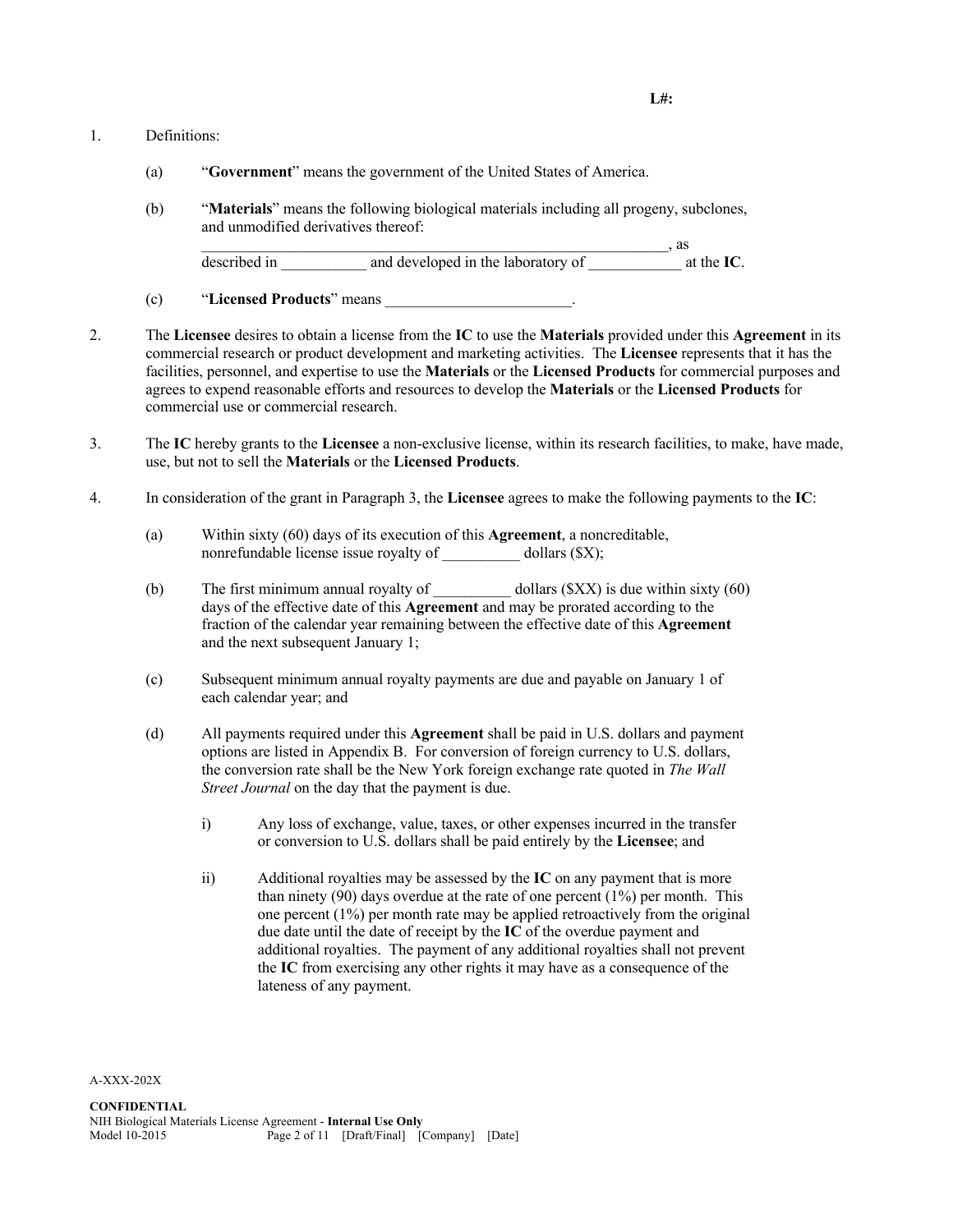- 5. Upon receipt by the **IC** of the license issue royalty and the prorated first year annual royalty and verification of these royalties, the **IC** agrees to provide the **Licensee** with samples of the **Materials**, as available, and to replace these **Materials**, as available, at reasonable cost, in the event of their unintentional destruction. The **IC** shall provide the **Materials** to the **Licensee** at the **Licensee's** expense and as specified in Appendix A.
- 6. This **Agreement** shall become effective on the date when the last party to sign has executed this **Agreement**, unless the provisions of Paragraph 23 are not fulfilled, and shall expire  $(X)$  years from this effective date, unless previously terminated under the terms of Paragraphs 13 or 14.
- 7. The **Licensee** agrees to retain control over the **Materials** and the **Licensed Products**, and not to distribute them to third parties without the prior written consent of the **IC**.
- 8. This **Agreement** does not preclude the **IC** from distributing the **Materials** or the **Licensed Products** to third parties for research or commercial purposes.
- 9. By this **Agreement**, the **IC** grants no patent rights expressly or by implication to any anticipated or pending **IC** patent applications or issued patents.
- 10. NO WARRANTIES, EXPRESS OR IMPLIED, ARE OFFERED AS TO THE MERCHANTABILITY OR FITNESS FOR ANY PURPOSE OF THE **MATERIALS** PROVIDED TO THE **LICENSEE** UNDER THIS **AGREEMENT**, OR THAT THE **MATERIALS** OR THE **LICENSED PRODUCTS** MAY BE EXPLOITED WITHOUT INFRINGING THE PATENT RIGHTS OF ANY THIRD PARTIES. The **Licensee** accepts license rights to the **Materials** "as is", and the **IC** does not offer any guarantee of any kind.
- 11. The **Licensee** agrees to indemnify and hold harmless the **Government** from any claims, costs, damages, or losses that may arise from or through the **Licensee's** use of the **Materials** or the **Licensed Products**. The **Licensee** further agrees that it shall not by its action bring **Government** into any lawsuit involving the **Materials** or the **Licensed Products**.
- 12. The **Licensee** agrees in its use of the **Materials** or the **Licensed Products** to comply with all applicable statutes, regulations, and guidelines, including **NIH** and **HHS** regulations and guidelines. The **Licensee** agrees not to use the **Materials** or the **Licensed Products** for research involving human subjects or clinical trials in the United States without complying with 21 C.F.R. Part 50 and 45 C.F.R. Part 46. The **Licensee** agrees not to use the **Materials** or the **Licensed Products** for research involving human subjects or clinical trials outside of the United States without notifying the **IC**, in writing, of such research or trials and complying with the applicable regulations of the appropriate national control authorities. Written notification to the **IC** of research involving human subjects or clinical trials outside of the United States shall be given no later than sixty (60) days prior to commencement of such research or trials.
- 13. The **Licensee** may terminate this **Agreement** upon thirty (30) days written notice to the **IC** but only after sixty (60) days from the effective date of this **Agreement**.
- 14. The **IC** may terminate this **Agreement** if the **Licensee** is in default in the performance of any material obligation under this **Agreement**, and if the default has not been remedied within ninety (90) days after the date of written notice by the **IC** of the default.
- 15. Within thirty (30) days of the termination or expiration of this **Agreement**, the **Licensee** agrees to return all **Materials** and the **Licensed Products** to the **IC** or provide the **IC** with written certification of their destruction.
- 16. Within ninety (90) days of termination, expiration or term extension of this **Agreement**, the **Licensee** agrees to submit a report to the **IC**, and to submit to the **IC** payment of any royalties due.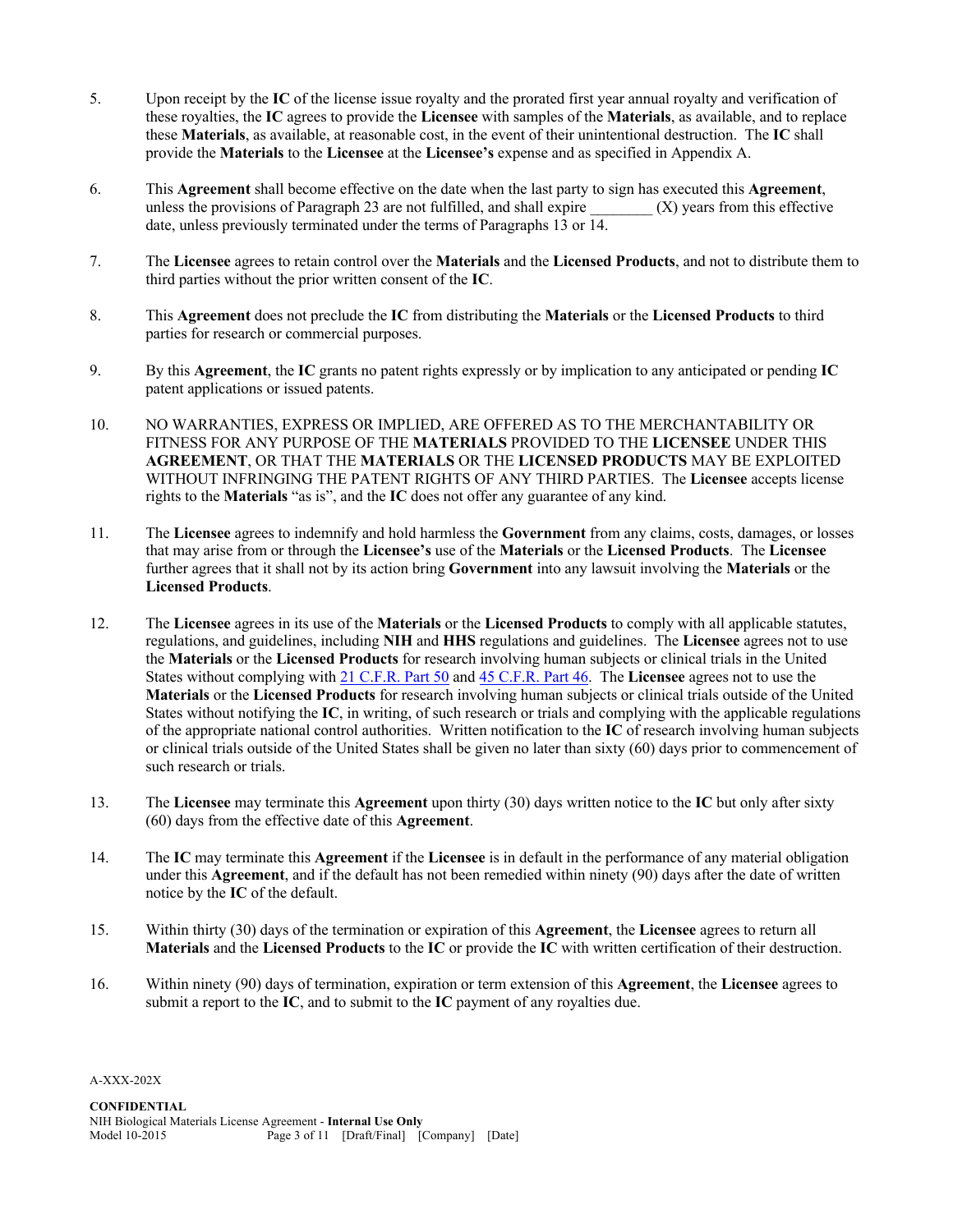- (a) The report shall include, but not be limited to, progress on the research and development involving the **Materials** or the **Licensed Products** and use of the **Materials** or the **Licensed Products**. The **Licensee** shall send the report to the **IC** at the Mailing Address for **Agreement** notices indicated on the Signature Page or electronically mailed to the email address indicated on the Signature Page;
- (b) If the term of the **Agreement** is extended at the **Licensee's** request, then the **IC** and the **Licensee** will negotiate in good faith regarding the schedule for reports regarding the information required in 16(a);
- (c) If the term of this **Agreement** is longer than ten (10) years, then the **IC** may request a status update report after the fifth (5<sup>th</sup>) year of the **Agreement**; and
- (d) The **Licensee** may not be granted additional **IC** licenses if this reporting requirement is not fulfilled.
- 17. All plans and reports required by this **Agreement** shall be treated by the **IC** as commercial and financial information obtained from a person and as privileged and confidential and, to the extent permitted by law, not subject to disclosure under the Freedom of Information Act, 5 U.S.C. §552.
- 18. The **Licensee** is encouraged to publish the results of its research projects using the **Materials** or the **Licensed Products**. In all oral presentations or written publications concerning the **Materials** or the **Licensed Products**, the **Licensee** shall acknowledge the contribution of Dr.  $\qquad \qquad$  and the **HHS** agency supplying the **Materials**, unless requested otherwise by the IC or Dr.
- 19. This **Agreement** shall be construed in accordance with U.S. Federal law, as interpreted and applied by the U.S. Federal courts in the District of Columbia. Federal law and regulations shall preempt any conflicting or inconsistent provisions in this **Agreement**. The **Licensee** agrees to be subject to the jurisdiction of U.S. courts.
- 20. This **Agreement** constitutes the entire understanding of the **IC** and the **Licensee** and supersedes all prior agreements and understandings with respect to the **Materials** or the **Licensed Products**.
- 21. The provisions of this **Agreement** are severable, and in the event that any provision of this **Agreement** shall be determined to be invalid or unenforceable under any controlling body of law, the invalidity or unenforceability of any provision of this **Agreement**, shall not in any way affect the validity or enforceability of the remaining provisions of this **Agreement**.
- 22. Paragraphs 10, 11, 15, 16, 17, 18 and 22 of this **Agreement** shall survive termination or expiration of this **Agreement**.
- 23. The terms and conditions of this **Agreement** shall, at the **IC's** sole option, be considered by the **IC** to be withdrawn from the **Licensee's** consideration and the terms and conditions of this **Agreement**, and the **Agreement** itself to be null and void, unless this **Agreement** is executed by the **Licensee** and a fully executed original is received by the **IC** within sixty (60) days from the date of the **IC** signature found at the Signature Page.

# **SIGNATURES BEGIN ON NEXT PAGE**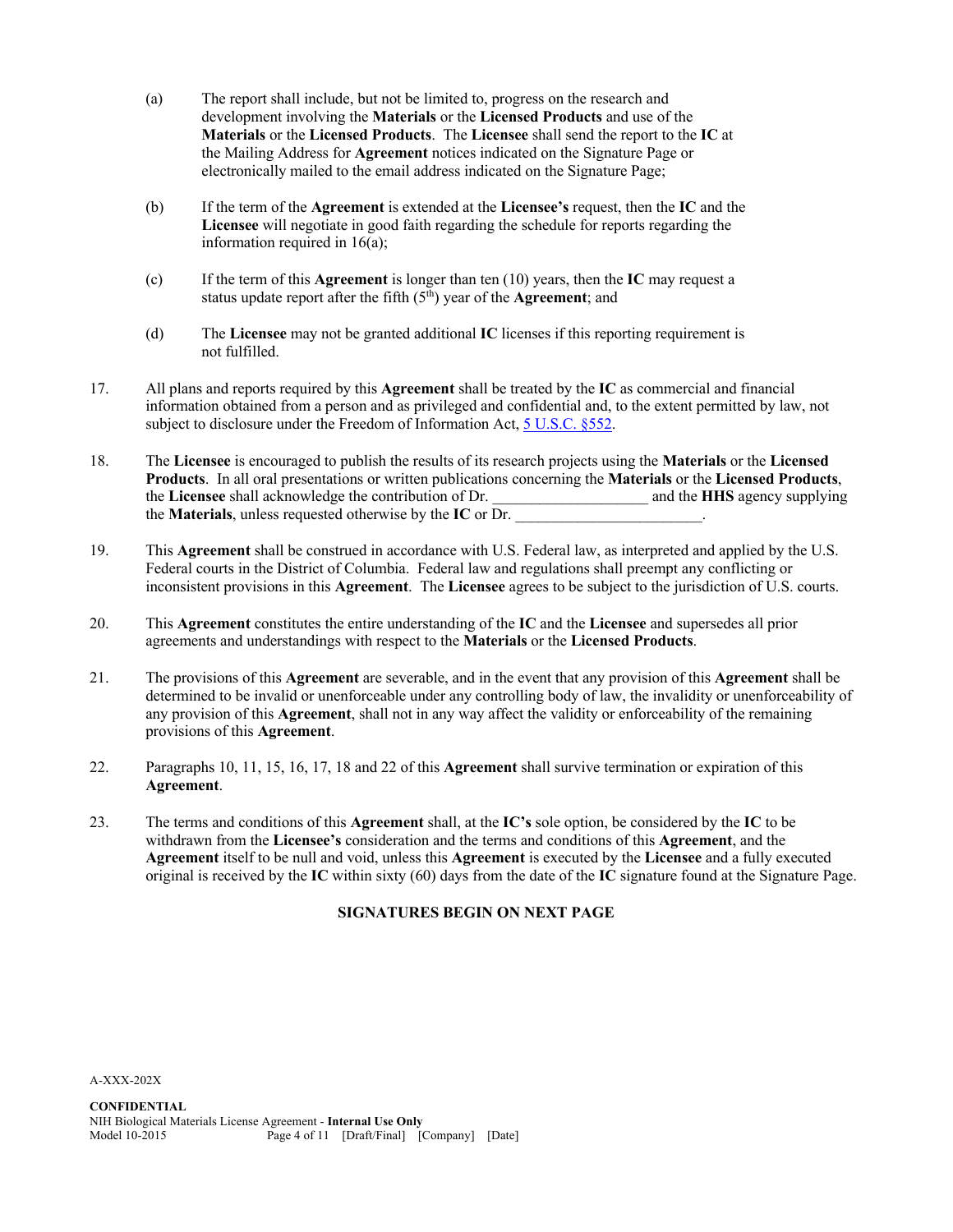## **NIH BIOLOGICAL MATERIALS LICENSE AGREEMENT FOR LICENSEE'S INTERNAL USE ONLY**

# **SIGNATURE PAGE**

In Witness Whereof, the parties have executed this **Agreement** on the dates set forth below. Any communication or notice to be given shall be forwarded to the respective addresses listed below.

For the **IC**:

\_\_\_\_\_\_\_\_\_**DRAFT**\_\_\_\_\_\_\_\_\_\_\_\_\_\_\_\_\_\_\_\_\_\_\_\_\_\_

Name Date Title **Office** National Institutes of Health

Address for Agreement notices and reports:

E-mail: LicenseNotices\_Reports@mail.nih.gov (preferred)

Mail: License Compliance and Administration Monitoring & Enforcement Office of Technology Transfer National Institutes of Health 6701 Rockledge Drive, Suite 700, MS 7788 Bethesda, Maryland 20892 U.S.A.

(For courier deliveries please check https://www.ott.nih.gov/licensing/license-noticesreports)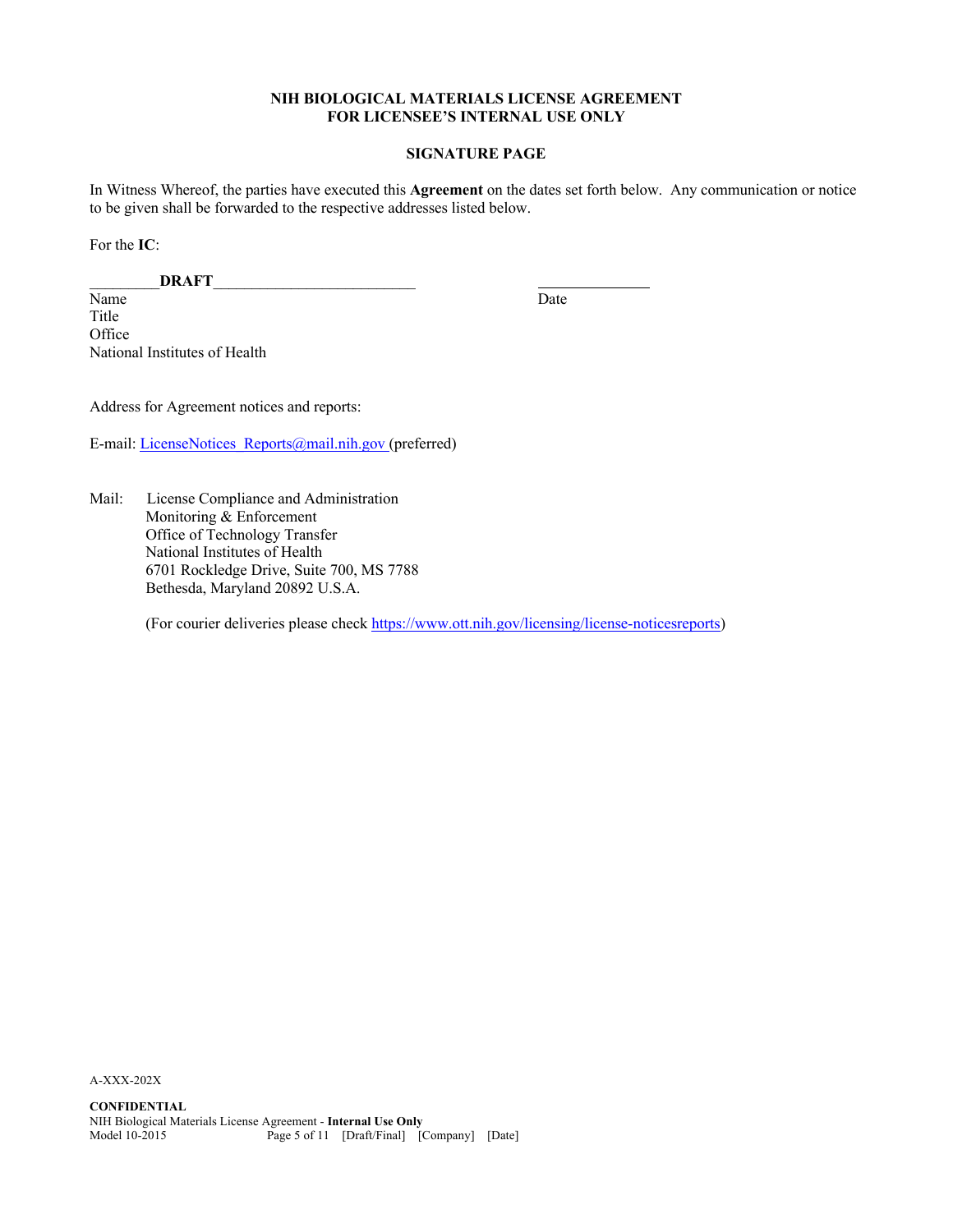For the **Licensee** (Upon, information and belief, the undersigned expressly certifies or affirms that the contents of any statements of the **Licensee** made or referred to in this document are truthful and accurate.): by:

|              | DRAFT                                                                                                                           |      |
|--------------|---------------------------------------------------------------------------------------------------------------------------------|------|
|              | Signature of Authorized Official                                                                                                | Date |
|              |                                                                                                                                 |      |
| Printed Name |                                                                                                                                 |      |
|              |                                                                                                                                 |      |
| Title        |                                                                                                                                 |      |
| I.           | Official and Mailing Address for Agreement notices:                                                                             |      |
|              | the control of the control of the control of the control of the control of the control of the control of the control of<br>Name |      |
|              | Title                                                                                                                           |      |
|              | Mailing Address                                                                                                                 |      |
|              |                                                                                                                                 |      |
|              |                                                                                                                                 |      |
|              | Email Address:                                                                                                                  |      |
|              | <u> 1980 - Johann Stoff, deutscher Stoffen und der Stoffen und der Stoffen und der Stoffen und der Stoffen und der</u>          |      |
|              | Phone:                                                                                                                          |      |
|              | Fax:                                                                                                                            |      |

II. Official and Mailing Address for Financial notices (The **Licensee's** contact person for royalty payments)

Name

Title

Mailing Address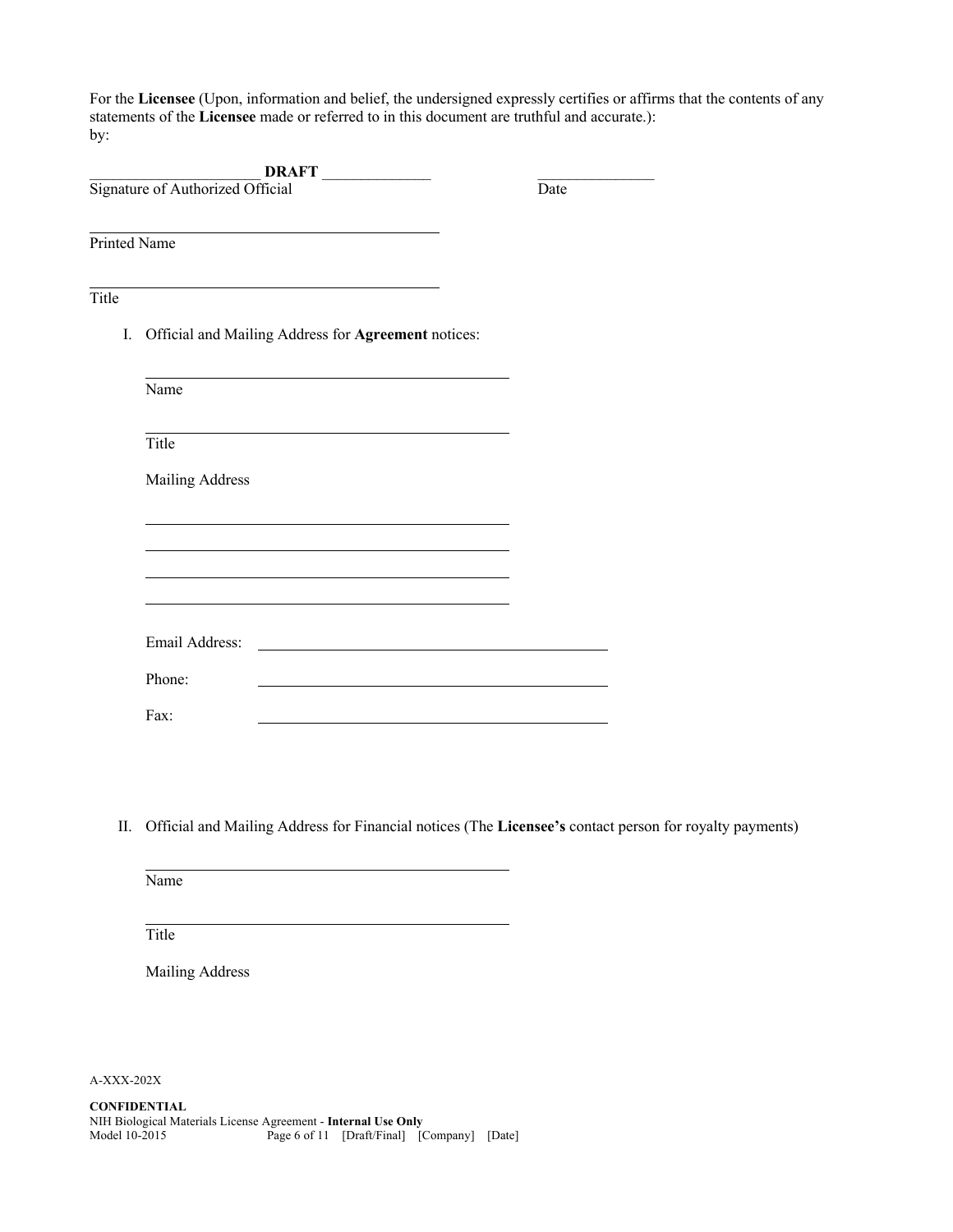| Email Address: | <u> 1989 - Jan Barbara III, prima posta</u> |  |  |
|----------------|---------------------------------------------|--|--|
| Phone:         |                                             |  |  |
|                |                                             |  |  |
| Fax:           |                                             |  |  |

Any false or misleading statements made, presented, or submitted to the United States Government, including any relevant omissions, under this **Agreement** and during the course of negotiation of this **Agreement** are subject to all applicable civil and criminal statutes including Federal statutes 31 U.S.C. §§3801-3812 (civil liability) and 18 U.S.C. §1001 (criminal liability including fine(s) and/or imprisonment).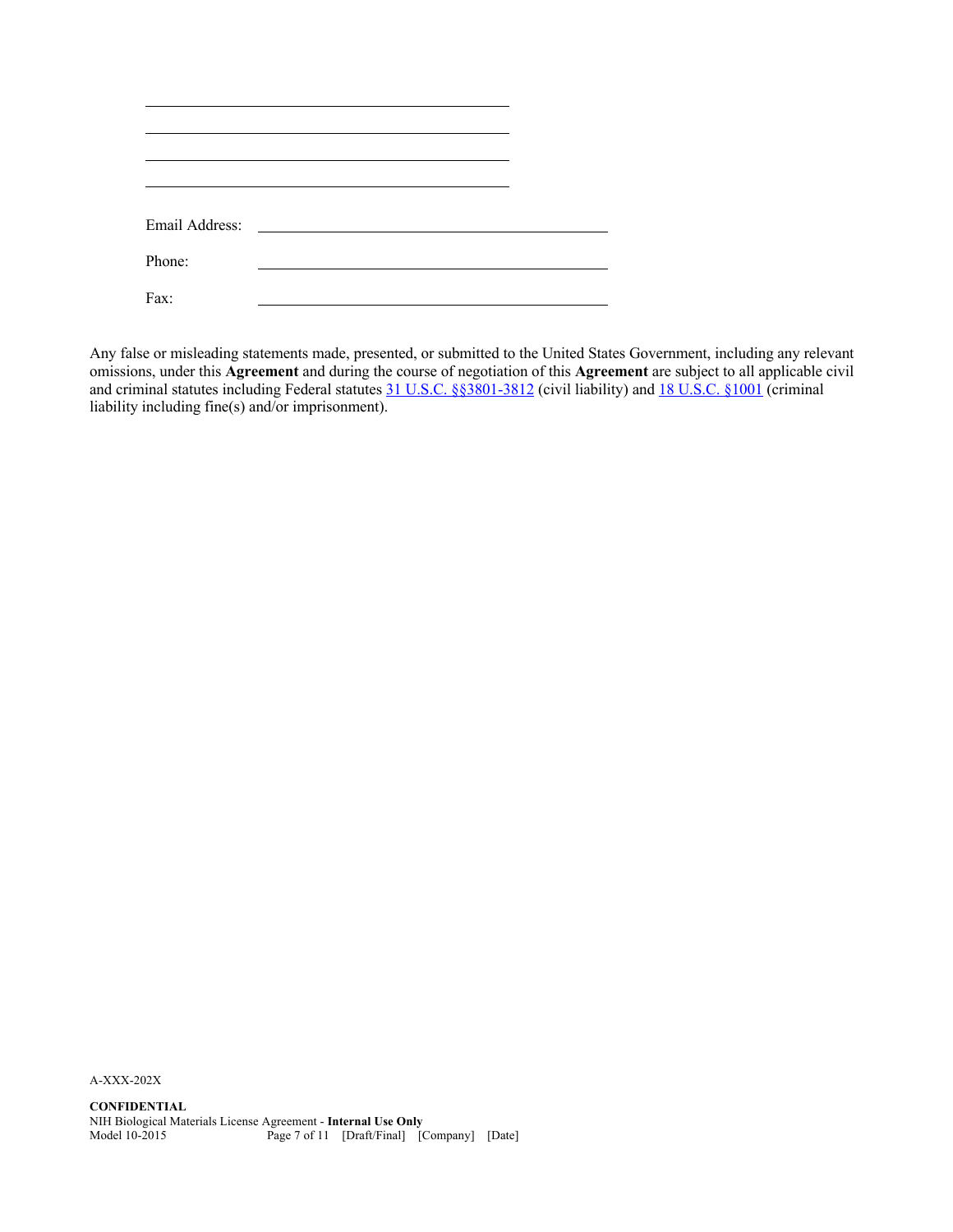# **APPENDIX A – SHIPPING INFORMATION**

**The Licensee's Shipping Contact: information or questions regarding shipping should be directed to the Licensee's Shipping Contact at:**

| Shipping Contact's Name |      | Title   |  |
|-------------------------|------|---------|--|
| Phone: $()$             | Fax: | E-mail: |  |

**Shipping Address: Name & Address to which Materials should be shipped (please be specific):**

Company Name & Department

Address:

The **Licensee's** shipping carrier and account number to be used for shipping purposes: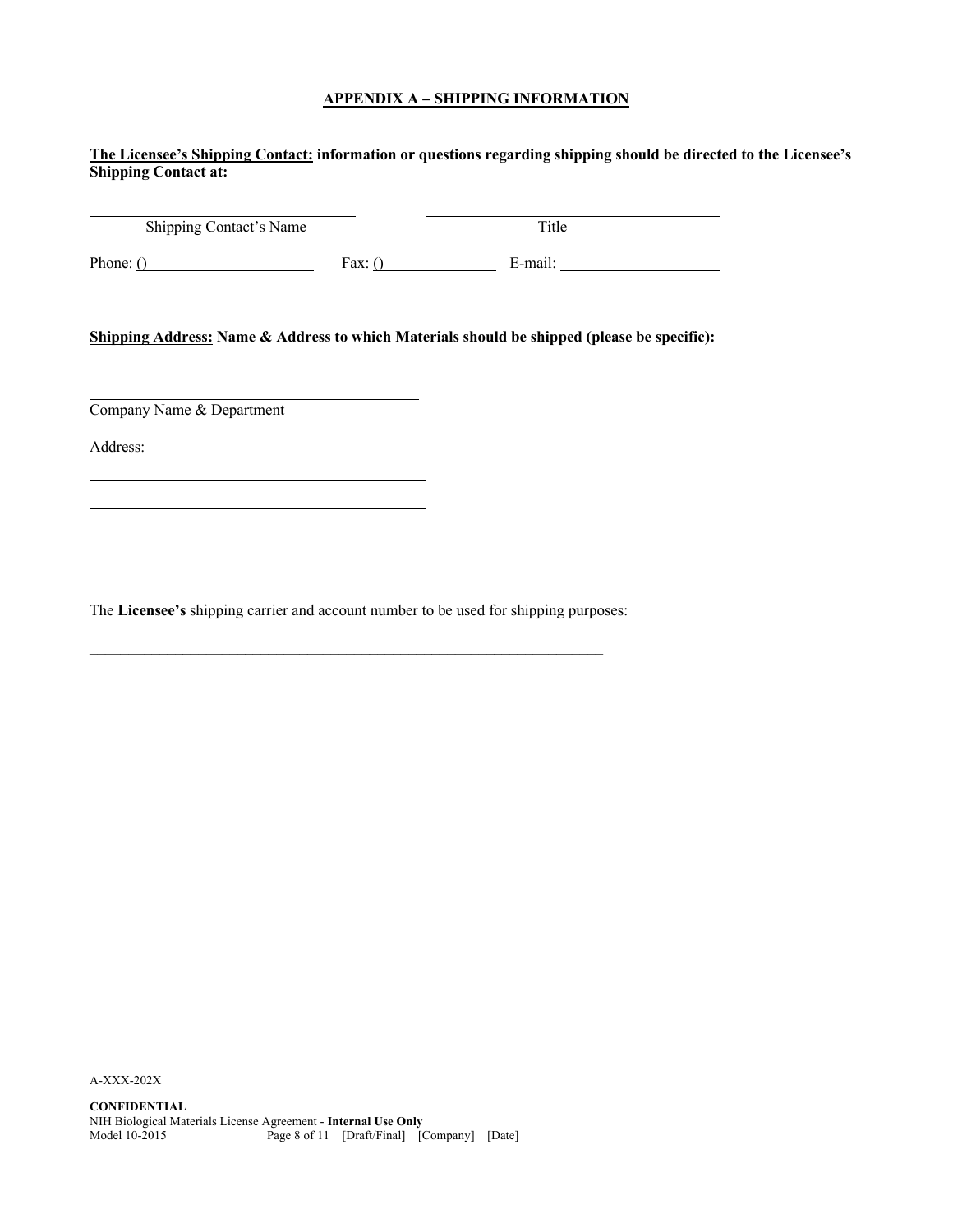# **APPENDIX B – ROYALTY PAYMENT OPTIONS**

New Payment Options Effective March 2018

## **The License Number MUST appear on payments, reports and correspondence**.

**Credit and Debit Card Payments:** Credit and debit card payments can be submitted for amounts up to \$24,999. Submit your payment through the U.S. Treasury web site located at: **https://www.pay.gov/public/form/start/28680443.**

## **Automated Clearing House (ACH) for payments through U.S. banks only**

The **IC** encourages its licensees to submit electronic funds transfer payments through the Automated Clearing House (ACH). Submit your ACH payment through the U.S. Treasury web site located at: https://www.pay.gov/public/form/start/28680443. Please note that the IC "only" accepts ACH payments through this U.S. Treasury web site.

**Electronic Funds Wire Transfers:** The following account information is provided for wire payments. In order to process payment via Electronic Funds Wire Transfer sender MUST supply the following information within the transmission:

Drawn on a **U.S. bank account** via FEDWIRE:

Please provide the following instructions to your Financial Institution for the remittance of Fedwire payments to the **NIH ROYALTY FUND**.

| Fedwire<br>Field Tag                                                                                       | Fedwire Field Name                             | Required Information                              |  |
|------------------------------------------------------------------------------------------------------------|------------------------------------------------|---------------------------------------------------|--|
|                                                                                                            |                                                |                                                   |  |
| ${1510}$                                                                                                   | Type/Subtype                                   | 1000                                              |  |
| ${2000}$                                                                                                   | Amount                                         | (enter payment amount)                            |  |
| ${3400}$                                                                                                   | Receiver ABA routing number*                   | 021030004                                         |  |
| ${3400}$                                                                                                   | Receiver ABA short name                        | <b>TREAS NYC</b>                                  |  |
| ${3600}$                                                                                                   | <b>Business Function Code</b>                  | CTR (or CTP)                                      |  |
| ${4200}$                                                                                                   | Beneficiary Identifier (account number)        | (enter 12 digit gateway account #)                |  |
|                                                                                                            |                                                | 875080031006                                      |  |
| ${4200}$                                                                                                   | <b>Beneficiary Name</b>                        | (enter agency name associated with the            |  |
|                                                                                                            |                                                | Beneficiary Identifier)                           |  |
|                                                                                                            |                                                | DHHS / NIH (75080031)                             |  |
| ${5000}$                                                                                                   | Originator                                     | (enter the name of the originator of the          |  |
|                                                                                                            |                                                | <i>payment</i> )                                  |  |
|                                                                                                            |                                                | <b>COMPANY NAME</b>                               |  |
| ${6000}$                                                                                                   | Originator to Beneficiary Information - Line 1 | (enter information to identify the purpose of the |  |
|                                                                                                            |                                                | <i>payment</i> )                                  |  |
|                                                                                                            |                                                | <b>ROYALTY</b>                                    |  |
| ${6000}$                                                                                                   | Originator to Beneficiary Information - Line 2 | (enter information to identify the purpose of the |  |
|                                                                                                            |                                                | <i>payment</i> )                                  |  |
|                                                                                                            |                                                | <b>LICENSE NUMBER</b>                             |  |
| ${6000}$                                                                                                   | Originator to Beneficiary Information - Line 3 | (enter information to identify the purpose of the |  |
|                                                                                                            |                                                | <i>payment</i> )                                  |  |
|                                                                                                            |                                                | <b>INVOICE NUMBER</b>                             |  |
| ${6000}$                                                                                                   | Originator to Beneficiary Information - Line 4 | (enter information to identify the purpose of the |  |
|                                                                                                            |                                                | <i>payment</i> )                                  |  |
| Notes:                                                                                                     |                                                |                                                   |  |
| *The financial institution address for Treasury's routing number is 33 Liberty Street, New York, NY 10045. |                                                |                                                   |  |

A-XXX-202X

#### **CONFIDENTIAL**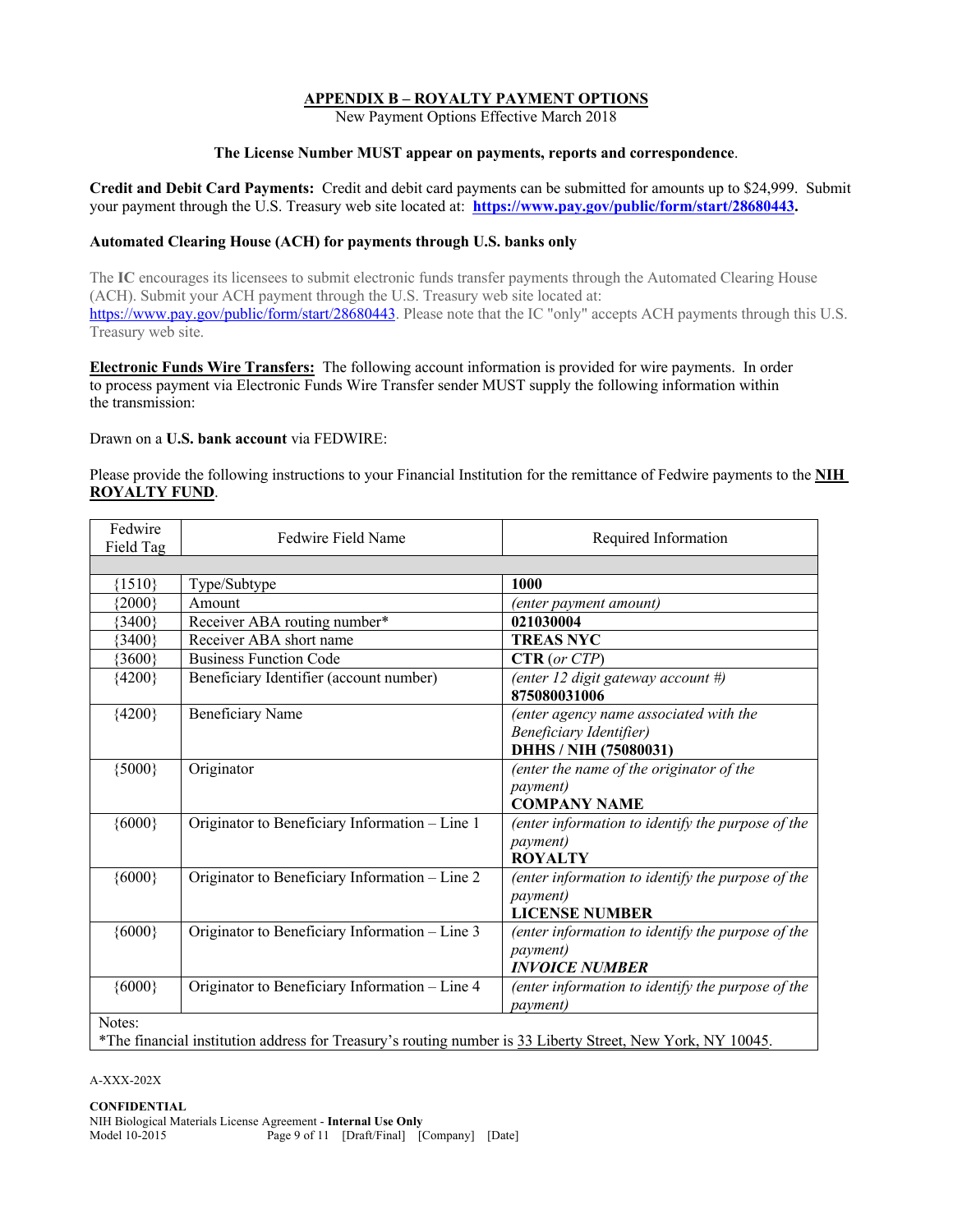# **Agency Contacts**: Office of Technology Transfer (OTT) (301) 496-7057 OTT-Royalties@mail.nih.gov

#### Drawn on a **foreign bank account** via FEDWIRE:

The following instructions pertain to the Fedwire Network. Deposits made in US Dollars (USD).

Should your remitter utilize a correspondent US domestic bank in transferring electronic funds, the following Fedwire instructions are applicable.

| Fedwire<br>Field Tag | Fedwire Field Name                                                                                         | Required Information                              |
|----------------------|------------------------------------------------------------------------------------------------------------|---------------------------------------------------|
|                      |                                                                                                            |                                                   |
| ${1510}$             | Type/Subtype                                                                                               | 1000                                              |
| ${2000}$             | Amount                                                                                                     | (enter payment amount)                            |
| ${3100}$             | Sender Bank ABA routing number                                                                             | (enter the US correspondent bank's ABA            |
|                      |                                                                                                            | routing number)                                   |
| ${3400}$             | Receiver ABA routing number*                                                                               | 021030004                                         |
| ${3400}$             | Receiver ABA short name                                                                                    | <b>TREAS NYC</b>                                  |
| ${3600}$             | <b>Business Function Code</b>                                                                              | CTR (or CTP)                                      |
| ${4200}$             | Beneficiary Identifier (account number)**                                                                  | (enter 12 digit gateway account #)                |
|                      |                                                                                                            | 875080031006                                      |
| ${4200}$             | <b>Beneficiary Name</b>                                                                                    | (enter agency name associated with the            |
|                      |                                                                                                            | <b>Beneficiary Identifier)</b>                    |
|                      |                                                                                                            | DHHS / NIH (75080031)                             |
| ${5000}$             | Originator                                                                                                 | (enter the name of the originator of the          |
|                      |                                                                                                            | <i>payment</i> )                                  |
|                      |                                                                                                            | <b>COMPANY'S NAME</b>                             |
| ${6000}$             | Originator to Beneficiary Information - Line 1                                                             | (enter information to identify the purpose of the |
|                      |                                                                                                            | <i>payment</i> )                                  |
|                      |                                                                                                            | <b>ROYALTY</b>                                    |
| ${6000}$             | Originator to Beneficiary Information - Line 2                                                             | (enter information to identify the purpose of the |
|                      |                                                                                                            | <i>payment</i> )                                  |
|                      |                                                                                                            | <b>LICENSE NUMBER</b>                             |
| ${6000}$             | Originator to Beneficiary Information - Line 3                                                             | (enter information to identify the purpose of the |
|                      |                                                                                                            | <i>payment</i> )                                  |
|                      |                                                                                                            | <b>INVOICE NUMBER</b>                             |
| ${6000}$             | Originator to Beneficiary Information - Line 4                                                             | (enter information to identify the purpose of the |
|                      |                                                                                                            | <i>payment</i> )                                  |
| Notes:               |                                                                                                            |                                                   |
|                      | *The financial institution address for Treasury's routing number is 33 I iberty Street, New Vork, NV 10045 |                                                   |

institution address for Treasury's routing number is 35 \*\*Anything other than the 12 digit gateway account # will cause the Fedwire to be returned – **SWIFT CODE: FRNYUS33**

## **Agency Contacts**:

Office of Technology Transfer (OTT) (301) 496-7057 OTT-Royalties@mail.nih.gov

#### **Checks**

All checks should be made payable to "NIH Patent Licensing"

Checks drawn on a **U.S. bank account** and sent by US Postal Service should be sent directly to the following address:

A-XXX-202X

**CONFIDENTIAL** NIH Biological Materials License Agreement - **Internal Use Only** Model 10-2015 Page 10 of 11 [Draft/Final] [Company] [Date]